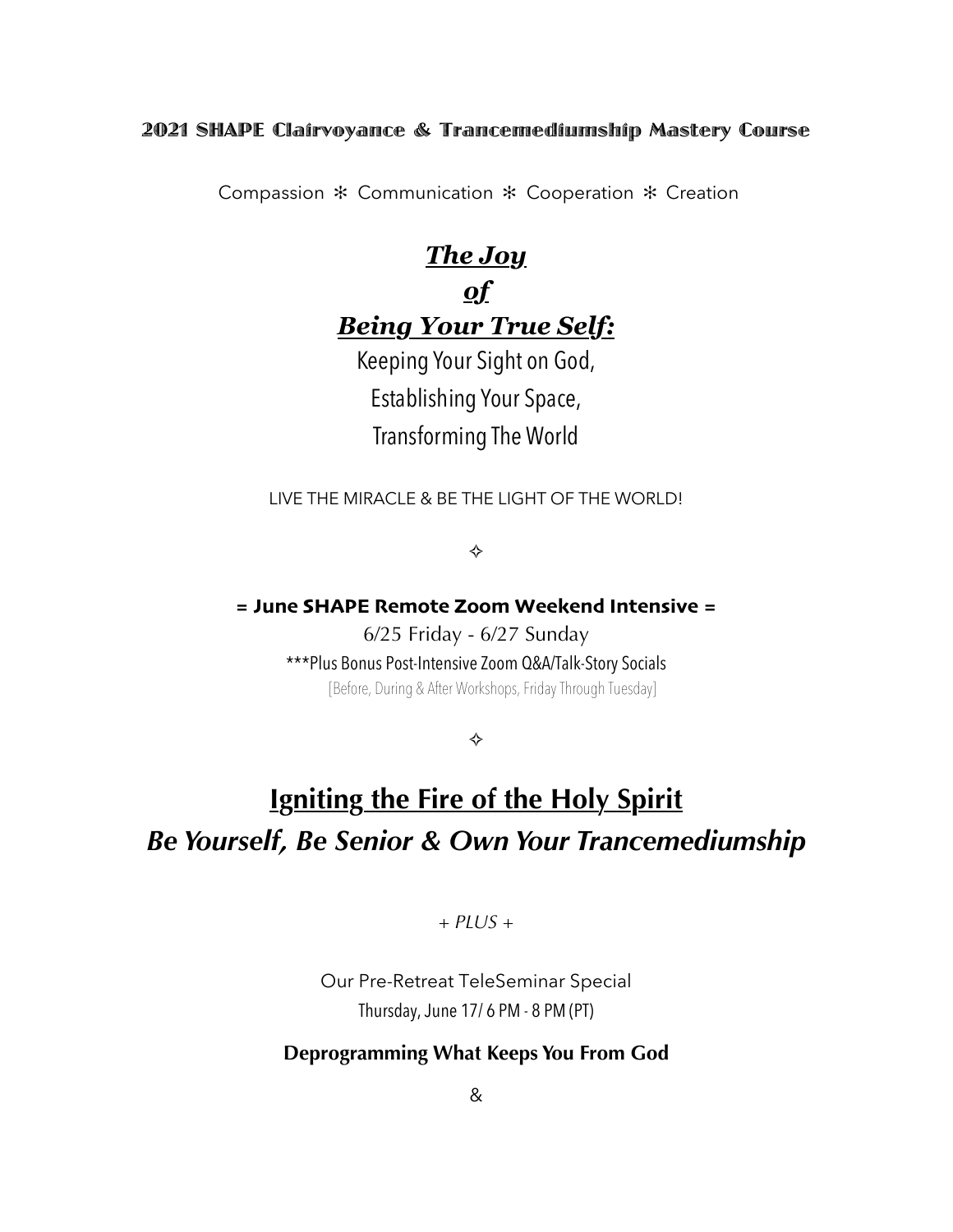Our Post-Retreat TeleSeminar Special Thursday, July 1 / 6 PM - 8 PM (PT)

### **Your Trancemediumship and Your Relationships**

✧

Dear SHAPE Community & Graduates of Clairvoyant Programs, AHA! & Our Psychic Tools & Life Mastery Practices Course,

Can you believe it? Our upcoming SHAPE June Remote Retreat Intensive will mark the halfway point in the 2021 SHAPE Clairvoyance and Trancemediumship Mastery Course! What a year it has been thus far. The Great Global Transformation is well under way.

All profound changes reveal the underlying lie of death and dying, abandonment, loss, and isolation. As you approach a major change in your life, you may be afraid of what the unknown will bring. Yet, every time you breakthrough those fears (pictures!) and reach the other side of that transformational process, you realize you didn't die. And you never will. That is always the revelation of death: There is no death. Life goes on. Only the form of life changes as we learn from experience and gain our wisdom.

This time of the Great Global Transformation is about humanity awakening itself from the dream of death—and waking up to the truth of eternal life. It is a time of deprogramming ourselves not only from the fear of dying, but from the whole illusion of death. Notice how entrenched the idea of death and of dying is in the psyche of humanity. It is so established in the human mind that even after millions have testified from their personal near-death experiences that there is no death, most people are still only willing to concede that there is life AFTER death. They don't want to let go of the lie of death—they still believe in death, but are now open to the idea that there is life after death. The programming of death sits there right between life and the afterlife like an enormous boulder. Many believe in God, unless death comes knocking on their doors. Then, they feel they have to deal with death before they can go back to God.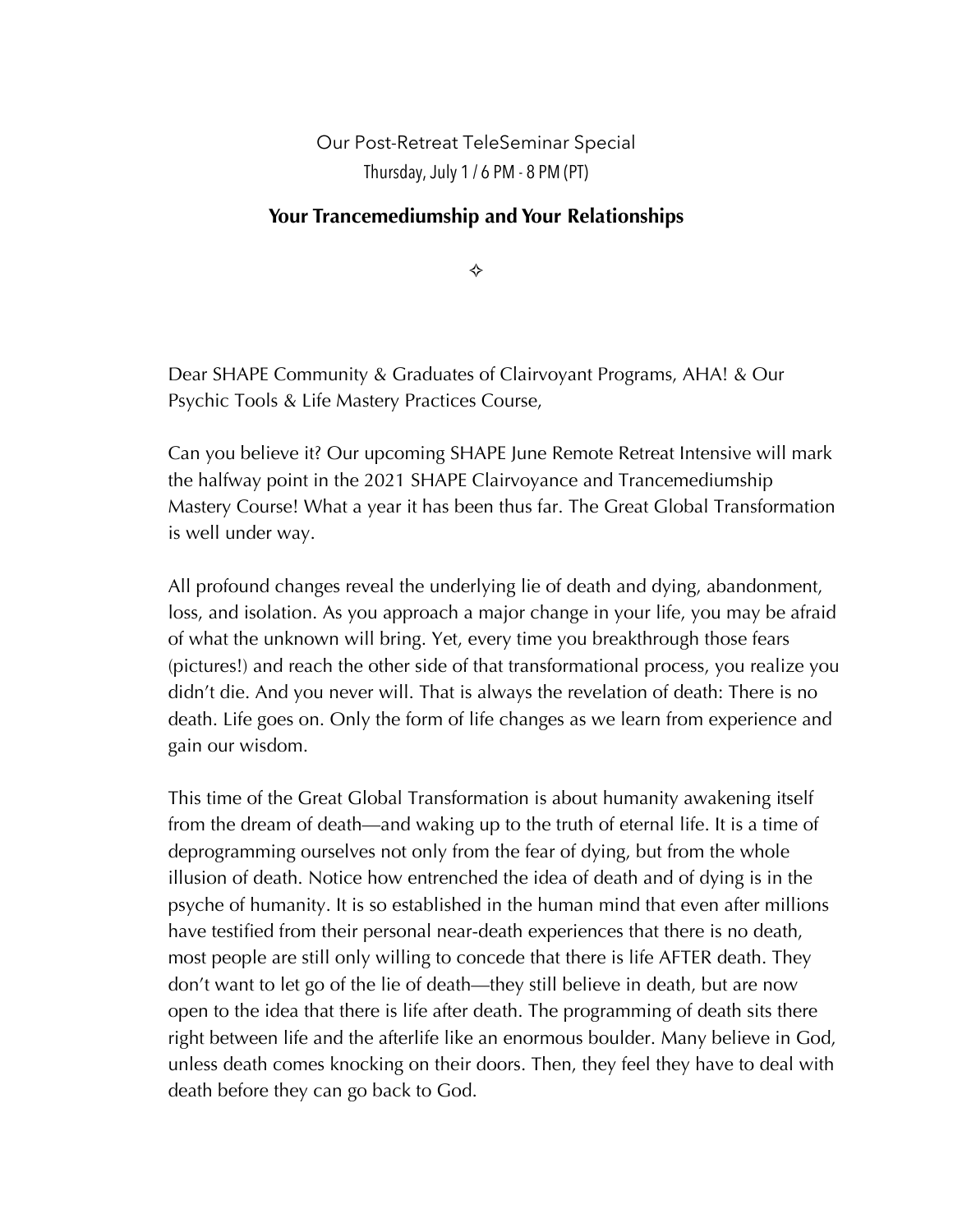If we require God to take a backseat to death, then we make death, not God, our reality. Which would you choose? God or food? Well, if we get hungry enough, God more often than not takes a backseat. God or a paycheck? If we don't make some money, we fear we won't survive. How often do we choose the last piece of chocolate or an ice cream cone over God?

In an attempt to overcome that habit—or programming—human beings have come up with all kinds of clever ascetic practices to deny that nagging pull in our mind constantly convincing us we are but a body. Yet, of course, as the Buddha discovered almost two-and-a-half millennia ago, asceticism and deprivation don't work. In fact, any kind of extremism doesn't work. Why? God, being limitless, doesn't deprive or go to extremes to limit. Limitlessness always celebrates the limitless whole and not individual parts. How can we reach the Limitless by severely limiting ourselves?

Yet, caving in to the threats and temptations of the ego never gives you anything more than a moment or two of relief. Then the pain and suffering start all over again. So, what are you to do?

First, know yourself and be yourself. Then, own your divine birthright of seniority to the ego. Rather than placating the desires, demands, threats, and temptations of the ego, ignite the fire of the Holy Spirit within you and create according to what is true to who you are. To accomplish all of that successfully, you also need to own your awareness, energy, space, and abilities of your trancemediumship.

So, that's what we'll address in our upcoming SHAPE June Remote Retreat Intensive, **Igniting the Fire of the Holy Spirit:** *Be Yourself, Be Senior & Own Your Trancemediumship.* In fact, you've already begun preparing for this retreat in the night astral classes. You may have noticed some of that showing up in your daily life experiences, practices, and growth periods! We'll get right into looking at what are some fears, judgments, and limitations that have been keeping you at more than an arm's distance from God in the Pre-Retreat TeleSeminar, **Deprogramming What Keeps You From God**. Of course, we'll start deprogramming what you discover.

In the Remote Retreat Intensive, we'll get right into the exploration of the next step in your havingness and ownership of your trancemediumship and the part it plays